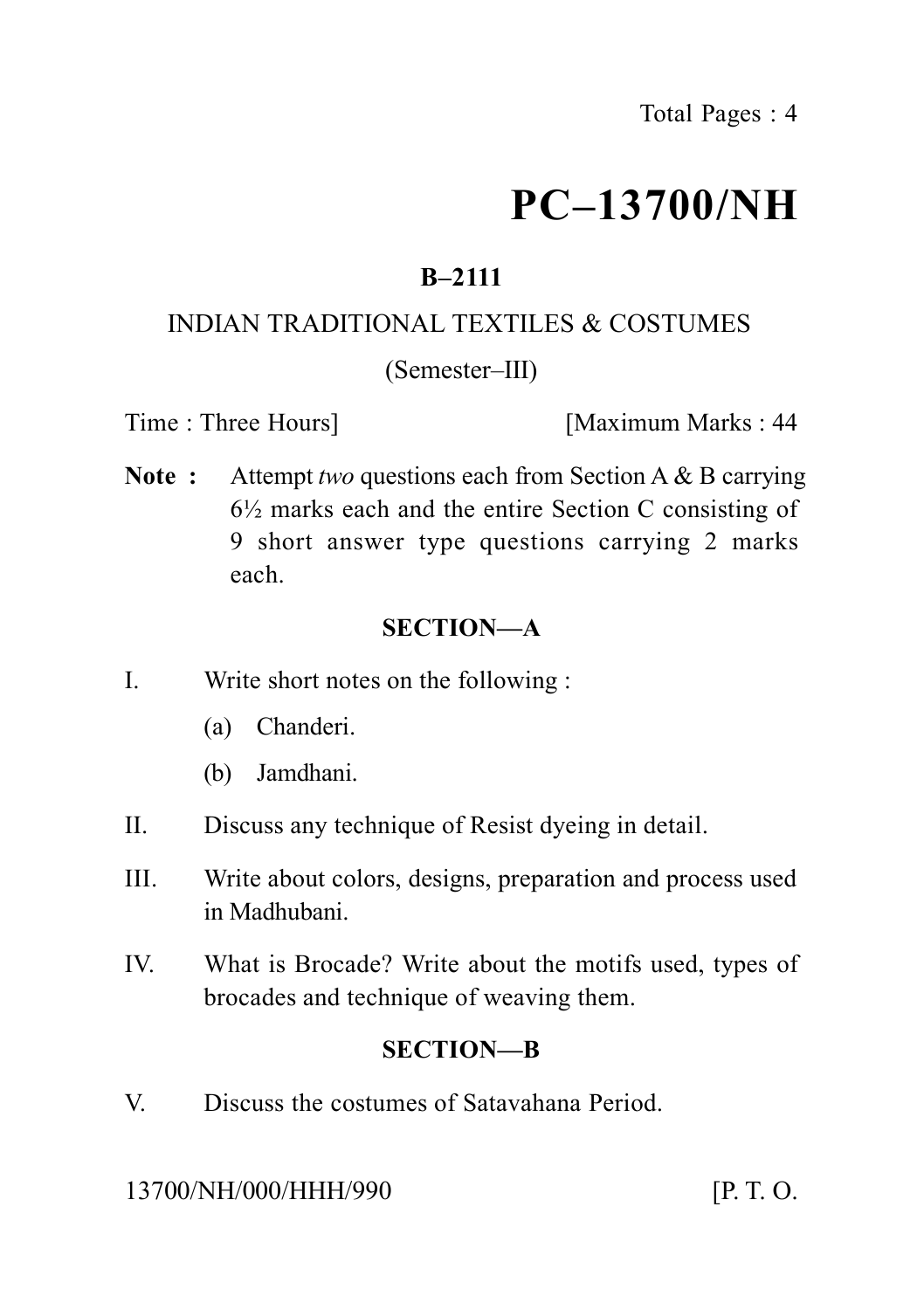- VI. Explain in detail the costumes and ornamentation of Indus valley with the help of illustration.
- VII. Write a note on traditional costumes of Punjab.
- VIII. Explain briefly about traditional costumes of Rajasthan.

### **SECTION—C**

### **(Compulsory Question)**

- IX. Write short notes on the following :
	- 1. Headgear of Maharashtra.
	- 2. Jewellery of Kushan Period.
	- 3. Weaving technique of Patola.
	- 4. Ikats.
	- 5. Footwear of Mughal period.
	- 6. Angrakha.
	- 7. Motifs in Paithani.
	- 8. Female dress of Uttar Pradesh.
	- 9. Ornaments of Jammu and Kashmir.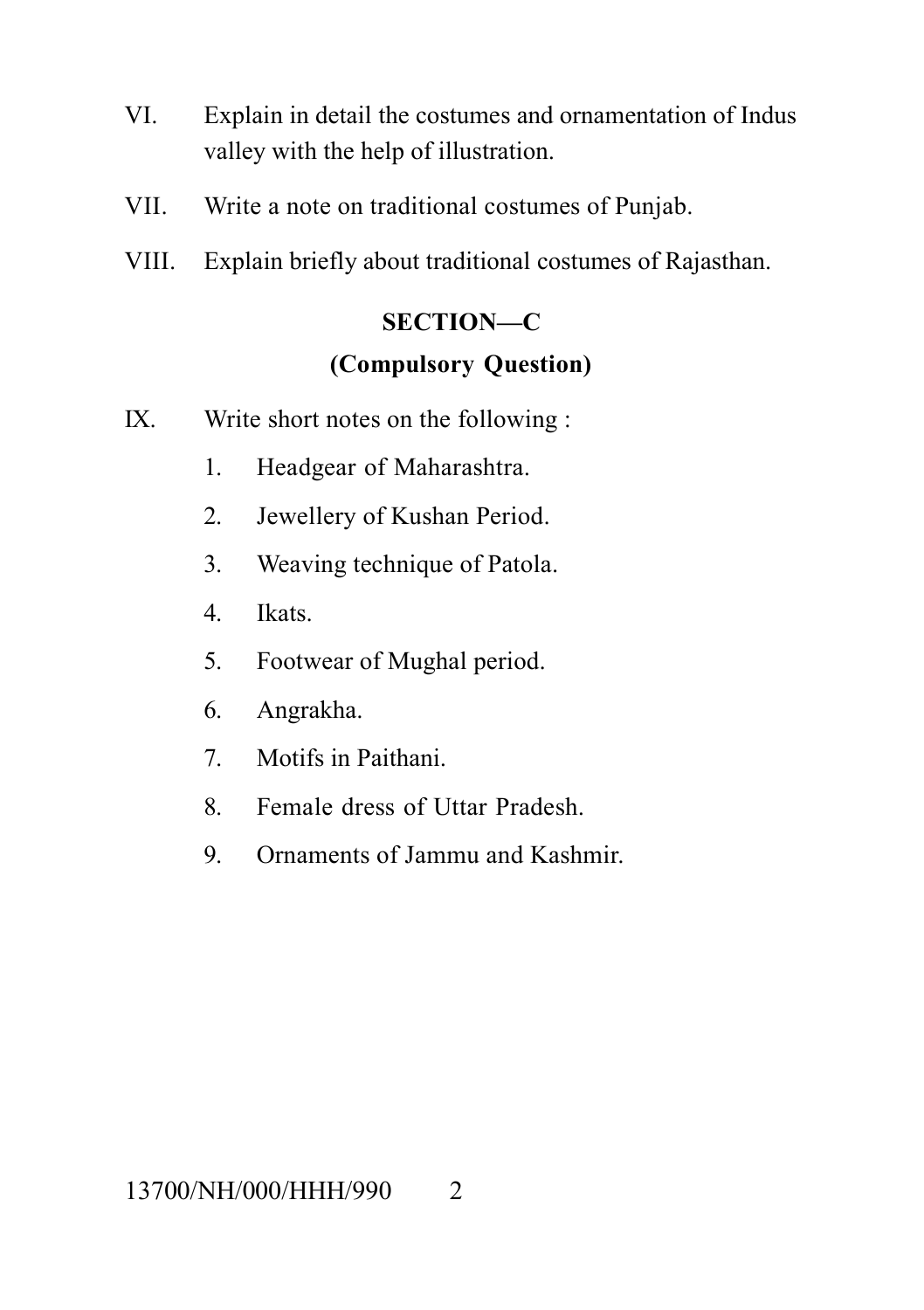#### **PUNJABI VERSION**

PUNJABI VERSION<br>ਨੋਟ : ਭਾਗ A ਅਤੇ B ਵਿਚੋਂ *ਦੋ–ਦੋ* ਪ੍ਰਸ਼ਨ ਕਰੋ। ਹਰੇਕ ਪ੍ਰਸ਼ਨ ਦੇ<br>6½ ਅੰਕ ਹਨ। ਭਾਗ C ਸਾਰਾ ਕਰੋ। ਇਸ ਵਿਚ 9 ਸੰਖੇਪ ਉੱਤਰ<br>ਵਾਲੇ ਮਾਸਨ 2-2 ਅੰਕਾਂ ਦੇ ਹਨ। PUNJABI VERSION<br>ਭਾਗ A ਅਤੇ B ਵਿਚੋਂ *ਦੋ–ਦੋ* ਪ੍ਰਸ਼ਨ ਕਰੋ। ਹਰੇਕ ਪ੍ਰਸ਼ਨ ਦੇ<br>6½ ਅੰਕ ਹਨ। ਭਾਗ C ਸਾਰਾ ਕਰੋ। ਇਸ ਵਿਚ 9 ਸੰਖੇਪ ਉੱਤਰ<br>ਵਾਲੇ ਪ੍ਰਸ਼ਨ 2-2 ਅੰਕਾਂ ਦੇ ਹਨ। **ਨੋਟ :** ਭਾਗ A ਅਤੇ B ਵਿਚੋਂ *ਦੋ–ਦੋ* ਪ੍ਰਸ਼ਨ ਕਰੋ। ਹਰੇਕ ਪ੍ਰਸ਼ਨ ਦੇ<br>6½ ਅੰਕ ਹਨ। ਭਾਗ C ਸਾਰਾ ਕਰੋ। ਇਸ ਵਿਚ 9 ਸੰਖੇਪ ਉੱਤਰ<br>ਵਾਲੇ ਪਸ਼ਨ 2-2 ਅੰਕਾਂ ਦੇ ਹਨ। ਵਾਲੇ ਪ੍ਰਸ਼ਨ 2-2 ਅੰਕਾਂ ਦੇ ਹਨ।<br>**ਭਾਗ—A**<br>I. ਨਿਮਨ ਉਤੇ ਸੰਖੇਪ ਨੋਟ ਲਿਖੋ :<br><sub>(a)</sub> ਚੰਦੇਰੀ।

#### <u>ਭਾਗ— $A$ </u>

- ਨਿਮਨ ਉਤੇ ਸੰਖੇਪ ਨੋਟ ਲਿਖੋ :<br><sub>(a)</sub> ਚੰਦੇਰੀ।
	-
	- (b) ਜਾਮਧਾਨੀ।
- (a) ਚੰਦੇਰੀ।<br>(b) ਜਾਮਧਾਨੀ।<br>II. Resist dyeing ਦੀ ਕਿਸੇ ਤਕਨੀਕ ਬਾਰੇ ਵਿਸਥਾਰ ਨਾਲ ਚਰਚਾ<br>ਕਰੋ। ਕਰੋ।
- II. Resist dyeing ਦੀ ਕਿਸੇ ਤਕਨੀਕ ਬਾਰੇ ਵਿਸਥਾਰ ਨਾਲ ਚਰਚਾ<br>ਕਰੋ।<br>III. ਮਧੁਬਨੀ ਵਿਚ ਵਰਤੇ ਜਾਂਦੇ ਰੰਗਾਂ, ਡੀਜ਼ਾਈਨਾਂ, ਤਿਆਰੀ ਅਤੇ<br>ਪ੍ਰਕਿਰਿਆ ਬਾਰੇ ਲਿਖੋ। ਕਰੋ।<br>ਮਧੁਬਨੀ ਵਿਚ ਵਰਤੇ ਜਾਂਦੇ ਰੰਗਾਂ, ਡੀਜ਼ਾਈਨਾਂ,<br>ਪ੍ਰਕਿਰਿਆ ਬਾਰੇ ਲਿਖੋ।<br>ਬਰੋਕੇਡ ਕੀ ਹੈ? ਵਰਤੇ ਜਾਂਦੇ ਮੋਟਿਫ਼ਾਂ, ਬਰੋਕੇਡਾਂ<br>ਕਾਂਕੇ ਕੀ ਹੈ? ਵਰਤੇ ਜਾਂਦੇ ਮੋਟਿਫ਼ਾਂ, ਬਰੋਕੇਡਾਂ
- III. ਮਧੁਬਨੀ ਵਿਚ ਵਰਤੇ ਜਾਂਦੇ ਰੰਗਾਂ, ਡੀਜ਼ਾਈਨਾਂ, ਤਿਆਰੀ ਅਤੇ<br>ਪ੍ਰਕਿਰਿਆ ਬਾਰੇ ਲਿਖੋ।<br>IV. ਬਰੋਕੇਡ ਕੀ ਹੈ? ਵਰਤੇ ਜਾਂਦੇ ਮੋਟਿਫ਼ਾਂ, ਬਰੋਕੇਡਾਂ ਦੀਆਂ ਕਿਸਮਾਂ<br>ਅਤੇ ਉਨ੍ਹਾਂ ਨੂੰ ਬੁਣਨ ਦੀ ਤਕਨੀਕ ਬਾਰੇ ਲਿਖੋ। ੁੱ<br>ਪ੍ਰਕਿਰਿਆ ਬਾਰੇ ਲਿਖੋ।<br>ਬਰੋਕੇਡ ਕੀ ਹੈ? ਵਰਤੇ ਜਾਂਦੇ ਮੋਟਿਫ਼ਾਂ, ਬਰੋਕੇਡਾਂ ਦੀਆਂ ਕਿਸਮਾਂ<br>ਅਤੇ ਉਨ੍ਹਾਂ ਨੂੰ ਬੁਣਨ ਦੀ ਤਕਨੀਕ ਬਾਰੇ ਲਿਖੋ।<br>**ਭਾਗ—B**

#### Bwg**—B**

- 
- ਅਤੇ ਉਨ੍ਹਾਂ ਨੂੰ ਬੁਣਨ ਦੀ ਤਕਨੀਕ ਬਾਰੇ ਲਿਖੋ।<br>ਭਾਗ—B<br>V. ਸਤਵਾਹਨ (Satavahana) ਯੁੱਗ ਦੀਆਂ ਪੁਸ਼ਾਕਾਂ ਬਾਰੇ ਚਰਚਾ ਕਰੋ।<br>VI. ਦ੍ਰਿਸ਼ਟਾਂਤ ਦੀ ਸਹਾਇਤਾ ਨਾਲ ਸਿੰਧੂ ਘਾਟੀ ਦੀਆਂ ਪੁਸ਼ਾਕਾਂ ਅਤੇ ਭਾਗ—B<br>V. ਸਤਵਾਹਨ (Satavahana) ਯੁੱਗ ਦੀਆਂ ਪੁਸ਼ਾਕਾਂ ਬਾਰੇ ਚਰਚਾ ਕਰੋ।<br>VI. ਦ੍ਰਿਸ਼ਟਾਂਤ ਦੀ ਸਹਾਇਤਾ ਨਾਲ ਸਿੰਧੂ ਘਾਟੀ ਦੀਆਂ ਪੁਸ਼ਾਕਾਂ ਅਤੇ<br>ਗਹਿਣਿਆਂ ਦੀ ਵਿਸਥਾਰ ਨਾਲ ਵਿਆਖਿਆ ਕਰੋ। V. ਸਤਵਾਹਨ (Satavahana) ਯੁੱਗ ਦੀਆਂ ਪੁਸ਼ਾਕਾਂ ਬਾਰੇ ਚਰਚਾ ਕਰੋ।<br>VI. ਦ੍ਰਿਸ਼ਟਾਂਤ ਦੀ ਸਹਾਇਤਾ ਨਾਲ ਸਿੰਧੂ ਘਾਟੀ ਦੀਆਂ ਪੁਸ਼ਾਕਾਂ ਅਤੇ<br>ਗਹਿਣਿਆਂ ਦੀ ਵਿਸਥਾਰ ਨਾਲ ਵਿਆਖਿਆ ਕਰੋ।<br>VII. ਪੰਜਾਬ ਦੀਆਂ ਪੰਪਰਾਗਤ ਪਸ਼ਾਕਾਂ ੳਤੇ ਨੋਟ ਲਿਖੋ। VII. p Mjwb dIAW p R Mprwgq p uSwkW a uq y n ot ilK o[
- 

13700/NH/000/HHH/990 3 [P. T. O.